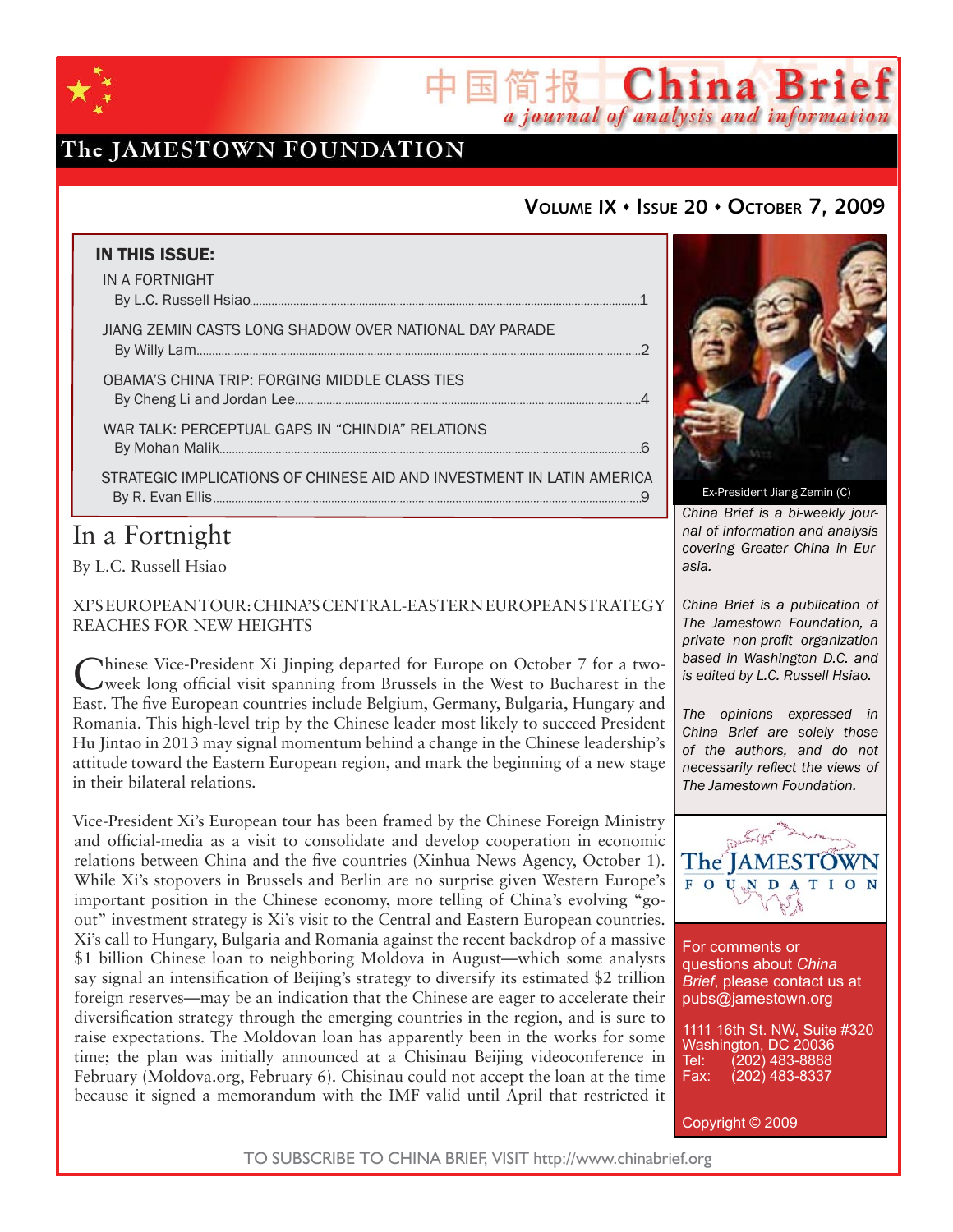from taking out credits from China.

In the lead-up to Xi's visit, which will include a raft of economic forums, the Chinese media has been touting Bulgaria, Hungary and Romania as important commercial partners for China in the Central and Eastern European region (*Wen Wei Po* [Hong Kong], October 6). Data released by the General Administration of Customs of the Chinese government indicates that commercial trade between China and the region has been developing rapidly in recent years. China's total trade with the three countries was \$1.4 billion in 2000 and increased to \$12 billion in 2008, which represents an almost eight-fold increase. The share of total bilateral trade is divided by Bulgaria (~\$1.3 billion), Hungary (~\$7.5 billion), and Romania (~\$3.2 billion), which ranks these countries  $5<sup>th</sup>$ ,  $2<sup>nd</sup>$ , and  $4<sup>th</sup>$ respectively in China's overall trade in terms of countries in Central and Eastern Europe (*Wen Wei Po*, October 6).

According to Chinese government customs data, Belgium is China's seventh largest commercial partner in the European Union (E.U.). In 2008, commercial trade between China and Belgium was \$20.2 billion, which represents a 14.4 percent increase over the previous year. Belgium is the ninth largest source of foreign investment to China from the E.U. By August 2009, Belgium had direct investments in China worth over \$1 billion. From January–August 2009, Belgium's real investment in China increased by 85.8 percent year-over-year (*Wen Wei Po*, October 6).

Currently, Germany is China's largest commercial partner in Europe. In 2008, China-Germany commercial trade reached \$115 billion and accounts for about a quarter of total China-Europe commercial trade. Germany's investments in China reached \$1.6 billion, which also accounts for about a quarter of total E.U. investments in China. Chinese enterprises invested \$980 million in Germany, which accounts for 29 percent of China's total investments in the E.U. (*Wen Wei Po*, October 6).

*Mr. L.C. Russell Hsiao is Associate Editor of The Jamestown Foundation's* China Brief*.*

\*\*\*

# Jiang Zemin Casts Long Shadow over National Day Parade

By Willy Lam

 $\mathbf{W}$ hile the extravaganza that marked the 60th birthday of the People's Republic of China (PRC) seems to have convinced the world of the economic and technological prowess of the fast-emerging quasi-superpower; fissures and institutional malaise within the Chinese Communist Party (CCP) have also been laid bare. In an apparent attempt to stir up the patriotism of 1.3 billion Chinese, President Hu Jintao rolled out state-of-the-art missiles and jet fighters in the country's largest-ever military parade. The pomp and circumstance were also designed to mark the pinnacle of the career of the 67-year-old party General Secretary and Commander-in-Chief. For many spectators, however, the most memorable image of the October 1 gala was expresident Jiang Zemin's re-emergence into the national limelight. The jovial face of the 83-year-old Jiang, who no longer holds any official position, appeared on CCTV's live broadcast of the show more than 20 times. In addition, as the "party and state leaders" made their appearance in the haloed rostrum of Tiananmen Square, Jiang was just one step behind Hu—and way ahead of the eight other serving members of the Politburo Standing Committee (PSC). In a manner that rendered inevitable Jiang's place as second in the pecking order, the *People's Daily* put two equally big pictures of Hu and Jiang on the front page in its October 2 edition (Deutsche Presse-Agentur, October 2; *Straits Times* [Singapore], October 2).

Why the sudden prominence for Jiang, who retired from his last significant post of chairman of the CCP Central Military Commission (CMC) in September 2004? Bao Tong, a liberal aide to late party chief Zhao Ziyang, surmised that the party leadership wanted to stress "the seamless continuation of policy from generation to generation." Indeed, part of the October 1 spectacle consisted of four larger-than-life picture placards—those of Mao Zedong, Deng Xiaoping, Jiang and Hu—being paraded in the Square and receiving thunderous cheers from onlookers. Yet, Hu seemed to resent being upstaged. He wore the sternest of expressions throughout the jubilee. Beijingbased Party veterans familiar with factional intrigues in the CCP have pointed out that while Jiang, who still heads the CCP's powerful Shanghai Faction, was forced to quit the CMC five years ago, he has not totally relinquished power. For example, Jiang maintains a well-appointed office in the August First Building in western Beijing, which houses the CMC Headquarters. Moreover, since most of the ten generals sitting on the CMC owed their promotion to Jiang, the octogenarian often had tête-à-têtes with his former underlings in his gigantic office (*Apple Daily* [Hong Kong], October 2; Asiasentinel.com, October 5).

Jiang Zemin, who headed the CMC from 1990 until 2004, began putting in more appearances in the August First Building after March of last year, when scores of riots began to rock the Tibet Autonomous Region (TAR) and four neighboring provinces (Far Eastern Economic Review, April 2008). Apart from advising CMC members on how to handle ethnic violence in Tibet and Xinjiang, Jiang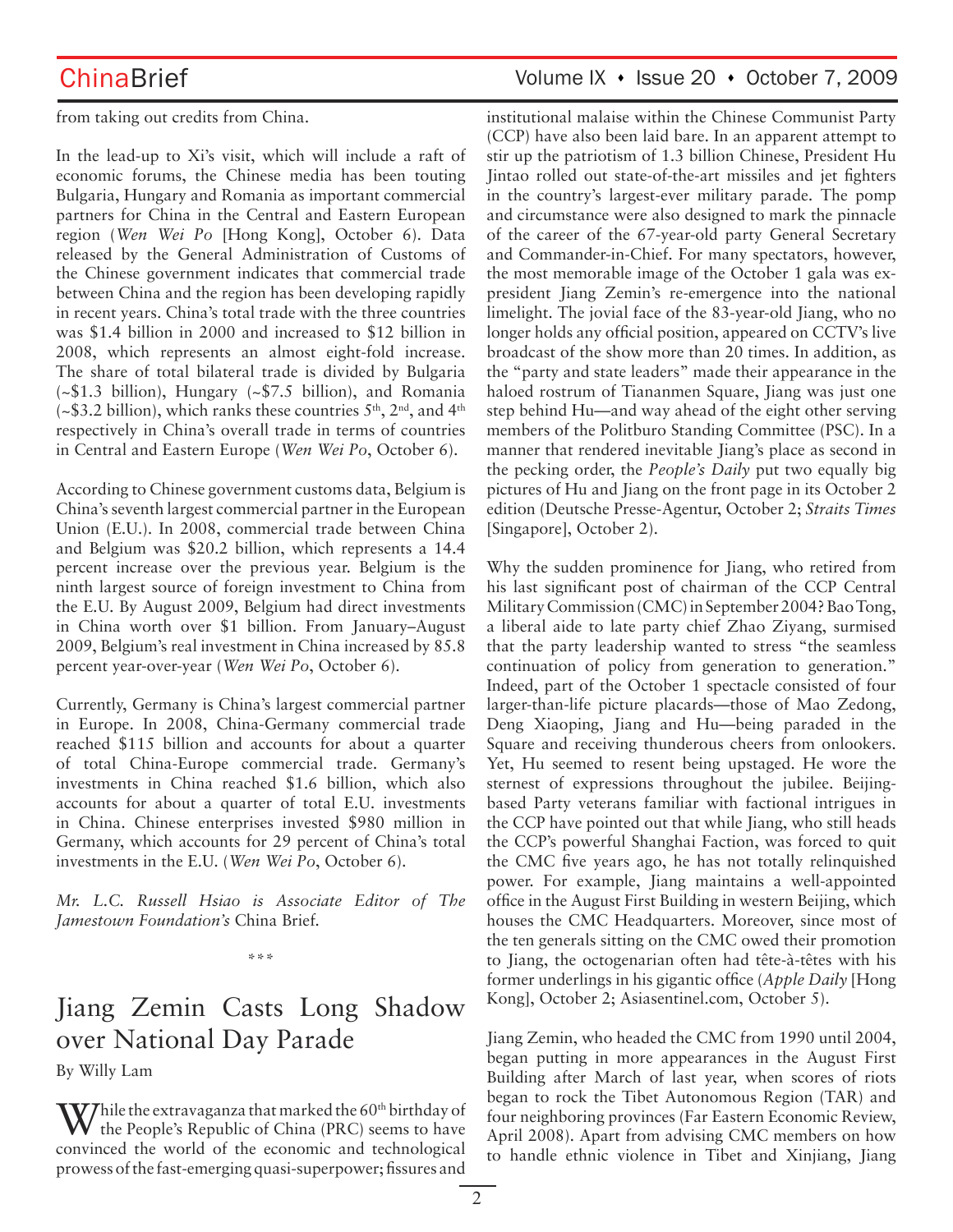ChinaBrief Volume IX • Issue 20 • October 7, 2009

apparently played a role in supervising the reconstruction of Sichuan after it was devastated by an earthquake on May 12. This became known thanks to a long article written by People's Liberation Army (PLA) Chief of the General Staff General Chen Bingde on the army's contributions to disaster relief in Sichuan. General Chen's piece cited five occasions when he and his colleagues sought the instructions of "[CMC] Chairman Hu and *a* CMC leader." "We are determined to use all means—and to spare no efforts—to implement the instructions of Chairman Hu and the CMC leader," Chen wrote in the *People's Daily* late last year (*People's Daily*, December 8, 2008). This unnamed "CMC leader" was in all probability Jiang, who had taken good care of Chen's career since the the latter's days as Commander of the Nanjing Military Region in the mid-1990s. In 1995 and 1996, General Chen was the field commander of the provocative anti-Taiwan war games that were masterminded by then-CMC Chairman Jiang.

There is reason to believe that the Jiang Zemin factor was behind Hu's decision immediately after the July 5 bloodbath in Urumqi, Xinjiang to cancel his appearance in the Group of Eight (G-8) conference in Italy and to scurry back to China. This was apparently to forestall efforts by Jiang to persuade CMC generals—as well as PSC members—that Hu's policies in Tibet and Xinjiang were going nowhere. Apart from criticizing Hu's strategies regarding ethnic minorities, Jiang is said to be unhappy with how his successor has promoted scores of Communist Youth League (CYL) alumna to top party and government posts. Moreover, Shanghai Faction stalwarts have, from behind the scenes, decried the scandals surrounding the businesses run by the children of several CYL Faction stalwarts (*Apple Daily*, October 5; TheMalaysianInsider. com, October 4).

The resurgence of Jiang's influence testifies to the nation's institutional sclerosis—which is the result of the stoppage of all political reforms. At stake is the orderly progression of generational change in the CCP's top echelons. The muchnoted failure of Vice-President Xi Jinping to be inducted into the CMC at the Fourth Plenary Session of the CCP last month is widely believed to be due to Hu's determination to hang on to the commander-in-chief's slot beyond the 18<sup>th</sup> CCP Congress (See "CCP 17<sup>th</sup> Central Committee Plenum Skips Xi Jinping and Inner-Party Democracy," *China Brief*, September 24). This is despite the fact that in an apparent effort to improve his ties with Hu, Xi asked his wife, famous performing artist Peng Liyuan, to sing a specially commissioned song—"The Scientific Outlook on Development Promotes Harmony"—at the National Day concert. (The "scientific outlook on development" is a key policy initiative of President Hu and Premier Wen Jiabao.) At the 16<sup>th</sup> Party Congress of 2002, Jiang set the precedent of retiring from the posts of party chief and state president—in favor of Hu—but hung on to the post of CMC chairmanship. Given that his long-standing political foe has refused to fade into the sunset, Hu now has even more of an urgency to tighten his grip on military power beyond the 18th Party Congress. After all, the head of the CYL Clique has to ensure that when he leaves the Politburo and its PSC in 2012, enough of his protégés and cronies can be appointed to the supreme council (*Apple Daily*, September 21; *Ming Pao* [Hong Kong], October 2).

Given the CCP leadership's preoccupation with factional intrigue as well as socio-political stability, it is perhaps not surprising that President Hu's October 1 message contained precious little on the future directions of political or institutional reform. This is despite the fact that after noting how "only socialism can save China," Hu, who was the sole leader wearing a Mao tunic, reiterated, "only reform and opening up can ensure the development of China, socialism and Marxism." Yet what Hu meant by "reform and opening up" had nothing to do with norms and values taken for granted worldwide. Said renowned artist and social critic Ai Weiwei, one of the designers of Beijing's Bird's Nest Olympics Stadium, "The party has been in power for 60 years, but their propaganda is still the same—so poor and sad." In the run-up to the celebrations, a host of dissidents were forced to leave Beijing or kept under 24-hour surveillance. The authorities also banned famed historian Xiao Jiansheng's *Chinese Civilization Revisited*, even though the book had little to say about present-day politics. Several moderate intellectuals were not even allowed to leave China to attend seminars held in Hong Kong to mark the PRC's 60<sup>th</sup> birthday (BBC News, September 28; AFP, October 1; Xinhua News Agency, October 1).

In an apparent attempt to bolster his credentials as a worthy successor of the Great Helmsman, President Hu made sure that Mao-related themes and slogans dominated the festivities. A "Mao Zedong Platoon" stole the limelight during the "parade of the masses" the morning of October 1. Consisting partly of students from Tsinghua University, Hu's alma mater, this super-patriotic group held high a placard that proclaimed "Long live Mao Zedong Thought." It was the first time in recent memory that this Cultural Revolution-era mantra was given such national prominence (*Ming Pao*, October 5; Chinareviewnews.com [Hong Kong], September 28). Moreover, the official media was replete with stories about Mao's family members. For example, Mao Xinyu, 39, who is Mao Zedong's grandson and a Vice-Director of the War Theory and Strategic Studies Department of the PLA Academy of Military Sciences, is set to be made the country's youngest major-general next year. Senior Colonel Mao also told domestic journalists that he hoped his grandfather's birthday would become a national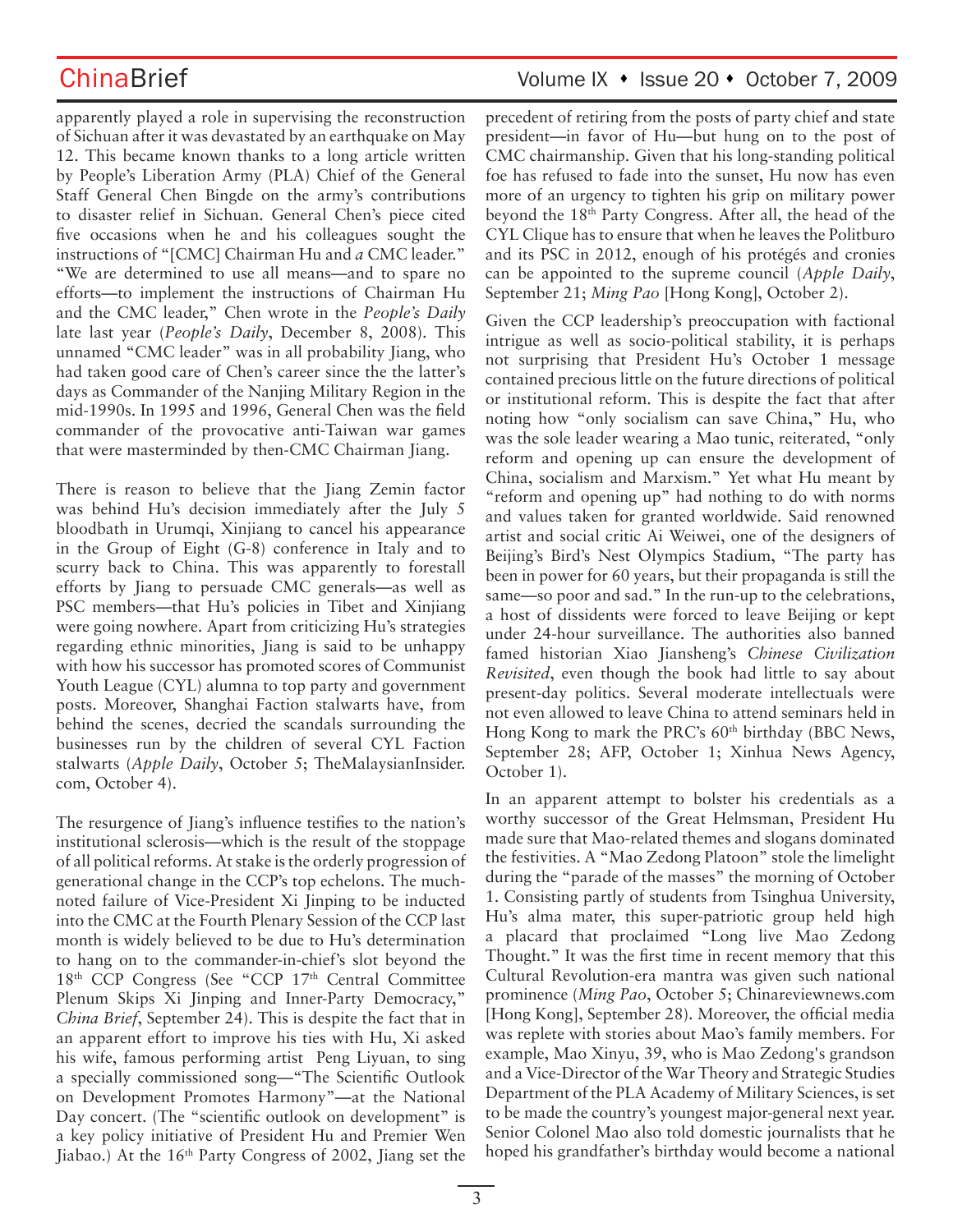holiday to mark his gargantuan contributions (*New York Times*, September 28; *China Daily*, September 29).

For quite a number of liberal intellectuals and party members, however, the most thought-provoking image from last week's parade was that of former premier Zhu Rongji. The camera caught the 81-year-old Zhu standing silently at the Tiananmen Square rostrum together with two fellow former PSC members, Song Ping, a former mentor of President Hu's, and Wei Jianxing, who used to be in charge of the CCP's anti-graft watchdog. Unlike almost all CCP dignitaries, who were putting on red ties, Zhu wore a black cravat—in addition to a pair of dark glasses and a poker face. Unlike Jiang, Zhu faded totally out of the limelight the moment he ceased to be head of government in March 2003. Speculation that he is not exactly happy with either Jiang or Hu seems to have been confirmed when he recently published *Zhu Rongji in Press Conference*, an anthology of his media interviews, which became an instant bestseller. Several provincial newspapers as well as bloggers have cited one of Zhu's best-known sayings, "My only hope is that after retirement, the people will say 'he is a Mr. Clean'—and I'll be satisfied" (Chinaelections.org, September 24; China News Service, September 6). Given the opacity of Chinese politics, whatever went through Zhu's mind on October 1, or what message Jiang wanted to send with his high-profile reappearance—may only be revealed by posterity.

*Willy Wo-Lap Lam, Ph.D., is a Senior Fellow at The Jamestown Foundation. He has worked in senior editorial positions in international media including Asiaweek newsmagazine, South China Morning Post, and the Asia-Pacific Headquarters of CNN. He is the author of five books on China, including the recently published "Chinese Politics in the Hu Jintao Era: New Leaders, New Challenges." Lam is an Adjunct Professor of China studies at Akita International University, Japan, and at the Chinese University of Hong Kong.* 

# Obama's China Trip: Forging Middle Class Ties

\*\*\*

By Cheng Li and Jordan Lee

Last April, in a press conference capping his first one hundred days in office, President Obama remarked that the "'ship of state' is an ocean liner, not a speedboat," and that even a small shift in direction could have farreaching consequences even a decade or two later [1]. When the President travels to Beijing next month on his maiden China trip, it may serve the President's purposes

to come up with a modern analogy befitting the Chinese regime. While President Obama is doing his utmost to steer the lumbering U.S.S. America in a slightly new direction, the Chinese leadership is performing a delicate balancing act, seeking to harness the powerful social forces below without letting them escape their control.

Among the many forces shaping China's course of development, none will prove more significant in the long run than the emergence of a Chinese middle class. China's ongoing economic transition from that of a relatively poor developing nation to a middle class country like the United States could have wide-ranging implications for every domain of Chinese life, especially for the country's economy, politics, internal social cohesion and environment. From the party's perspective, of course, an economically aspirant population can be a double-edged sword. The Chinese Communist Party (CCP) seems well aware that in other countries (e.g. South Korea, Indonesia) the middle classes have been known to push the envelope politically in favor of democratization. Yet the more important historical lesson for the party, ingrained over three decades of incremental reform, is that markets are here to stay and that only broadly shared prosperity can ensure social stability.

The challenge for U.S.-China relations is to prevent both sides from losing sight of their common aspirations, some lofty and others mundane. There are still many sticking points in the relationship—the Taiwan issue, ethnic tensions in Tibet and Xinjiang, religious freedom, trade disputes, environmental degradation, and overall U.S. unease with the prospect of a non-liberal, non-democratic superpower, among others—but areas of mutual interest and common opportunity are more numerous. The list includes global economic recovery, anti-terrorism and non-proliferation, and a wide range of regional and global strategic issues. Even climate change, certain to be near the top of the agenda during Obama's visit, is a global challenge that the two sides are beginning to consider as an opportunity for cooperation. Moreover, in each of these areas, an increasingly diverse and pluralistic Chinese middle class may play a larger role in the policymaking process, both from within the party and through the application of external pressure. Fundamentally, 21<sup>st</sup> century China's national aspiration—the construction of a *xiaokang shehui* (a reasonably well-off society), or what might be called a middle class nation—is a vision of historical progress not far from the American dream.

### FORECASTING THE GROWTH OF CHINA'S MIDDLE CLASS

Lest we forget, it was only eight years ago this summer, in July 2001, that Jiang Zemin proposed the formal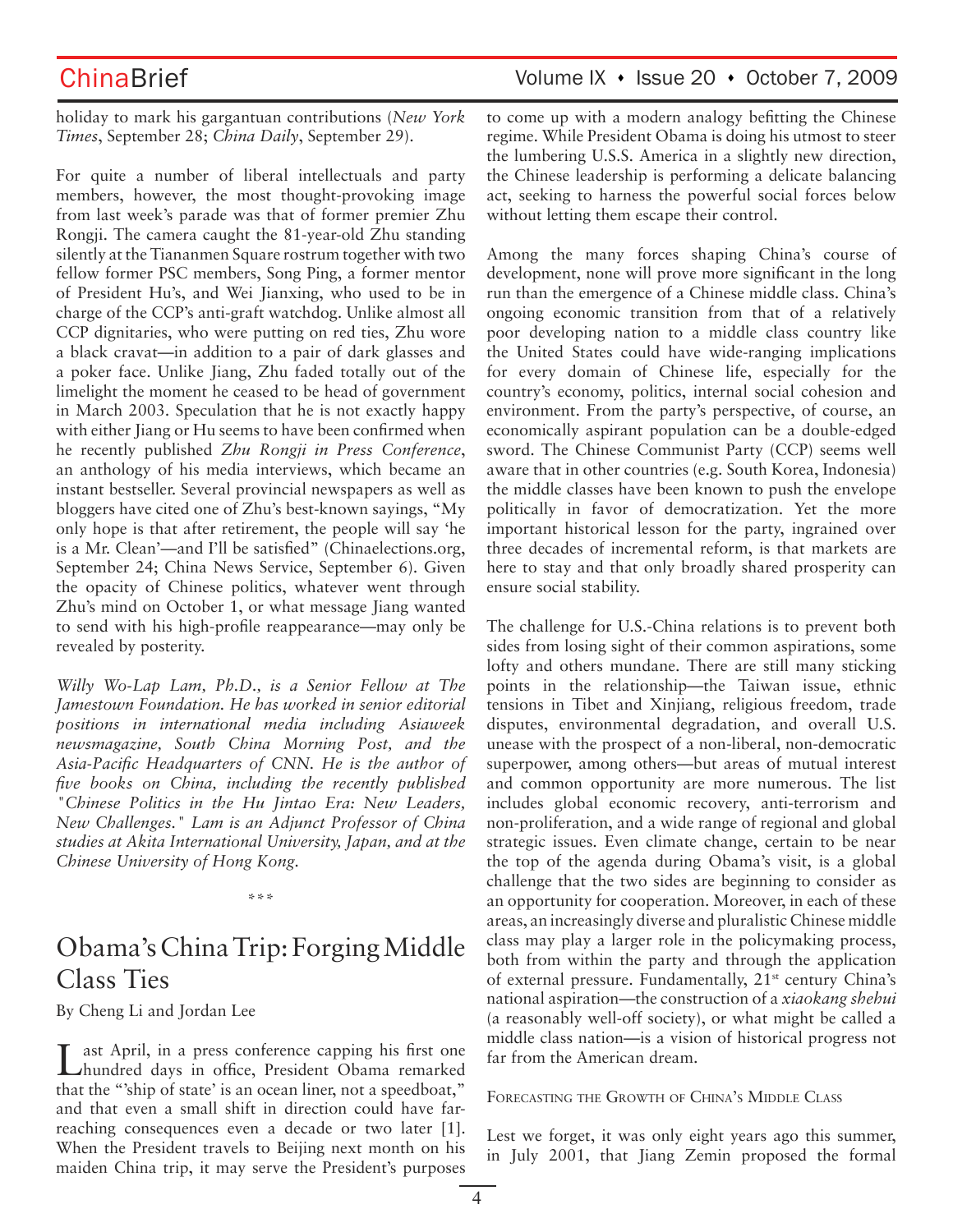admittance of capitalists into the party. By 2007, within the span of a single U.S. presidency, the percentage of China's private entrepreneurs with CCP membership had soared to 37.8 percent (from an unofficial 13 percent in the late 1990s) [2]. Given that the party's current membership is roughly 76 million, a mere 5 to 6 percent of China's general population, private entrepreneurs already appear to be dramatically overrepresented [3]. For a nominally Communist country whose political structure still resembles Cuba's and Vietnam's, these are counterintuitive numbers.

Estimates vary widely on the exact size and composition of today's Chinese middle class, but the consensus view is that it does exist and that it is expanding at a rapid clip. Among Western analysts, opinions tend to fall along a spectrum, the optimistic extreme marked by a strain of wishful thinking focused on China's massive emerging consumer market, and the pessimistic one marked by ideological dogma or a gloomy sort of myopia. Emblematic of the former are analyses like a 2006 report by the McKinsey Global Institute, a research unit of McKinsey & Company, which forecasted 100 million middle class households in China by 2009 (45 percent of the urban population) and 520-612 million by 2025 (over 76 percent of the urban population) [4]. In recent years other firms and banks, including Merrill Lynch (2006) [5], HSBC and Master Card (2007), and the Deutsche Bank Research team (2009) [7], have made similarly upbeat, if usually more modest, predictions. These studies define the middle class according to income and tend to adopt best-case scenario models.

At the pessimistic end of the spectrum lie the more skeptical assessments of the Chinese middle class. Some Western analysts beholden to ideological biases simply refuse to accept that Communist China could produce a middle class structurally similar to its Western peers. In their estimation, economic freedom goes hand in hand with political freedom, and any definition of political freedom includes multiple parties and free elections. Others adopt a more sophisticated, if equally pessimistic, view that the true beneficiaries of the China boom have been the entrenched party elite—those able to translate political capital into economic capital. It is through an unholy alliance of wealth and power, what the Chinese sociologist Sun Liping calls a "wicked coalition," that a small, wellconnected minority gets rich while the average citizen suffers [8]. Lang Xianping, a U.S.-educated, Hong Kongbased economist known as Larry Lang on his popular talk show, has lent his voice to these popular frustrations by coining the term "black collar class," a social stratum of urbanites who dress in black, drive black luxury sedans, have hidden incomes and ties to criminal elements, live secret lives with mistresses, and generally operate in an opaque manner [9].

## ChinaBrief Volume IX • Issue 20 • October 7, 2009

At each extreme there is a grain of truth, but the stories of rampant corruption, in all of their gory detail, risk clouding out the reform period's more mundane achievements. China's emerging middle class is a complex mosaic of groups and individuals, some undoubtedly the clients of political patrons, but the overwhelming majority are the spitting image of self-made success. According to several recent surveys of the middle class conducted by well-regarded Chinese sociologists, a significant proportion of rural and urban private entrepreneurs came from peasant backgrounds and/or received very little education. A Chinese Academy of Social Sciences (CASS) survey conducted by Lu Xueyi and others found that 69 percent of the entrepreneurs in rural areas came from peasant backgrounds, and 54 percent were themselves former peasants [10]. In the late 1990s two studies of private entrepreneurs in Shanghai found that a majority of entrepreneurs—83 percent in one study and 44 percent in the other—received *at most* a middle school education [11]. Corruption and issues of fairness and opportunity are certainly among the country's most serious problems, but unlike in the Russian case China's market transition has avoided a wholesale transfer of wealth and power to a small oligarchy.

### U.S.-CHINA RELATIONS: FORGING MIDDLE CLASS TIES

In the context of the global financial crisis, China's domestic consumption has taken on new meaning. With the U.S. economy still bleeding jobs and the U.S. savings rate inching upward, the entire world is hoping that China might fill the demand vacuum and lead a global economic recovery. Just as the highly acquisitive U.S. middle class fueled global growth for many years, it stands to reason that a burgeoning Chinese middle class could help to catalyze economic recovery and lay the groundwork for a more balanced global economy in the future. In his address to the U.N. General Assembly last month Chinese President Hu Jintao reiterated the PRC's commitment to raising China's domestic demand, and highlighted the importance of its domestic consumption [12]. Beyond helping to drive the world economy, a universal consideration, this development would clearly be of commercial interest to U.S. corporations.

On the many issues likely to define the  $21<sup>st</sup>$  century—a global fight against climate change, increasing worldwide demand for dwindling natural resources, and an ever more complex and interconnected global economy—China will need to play an increasingly proactive and constructive leadership role. Given the enormous environmental costs of the American middle class lifestyle, the Chinese should implement smart policies to ensure that its middle class develops in a more sustainable fashion. The U.S. should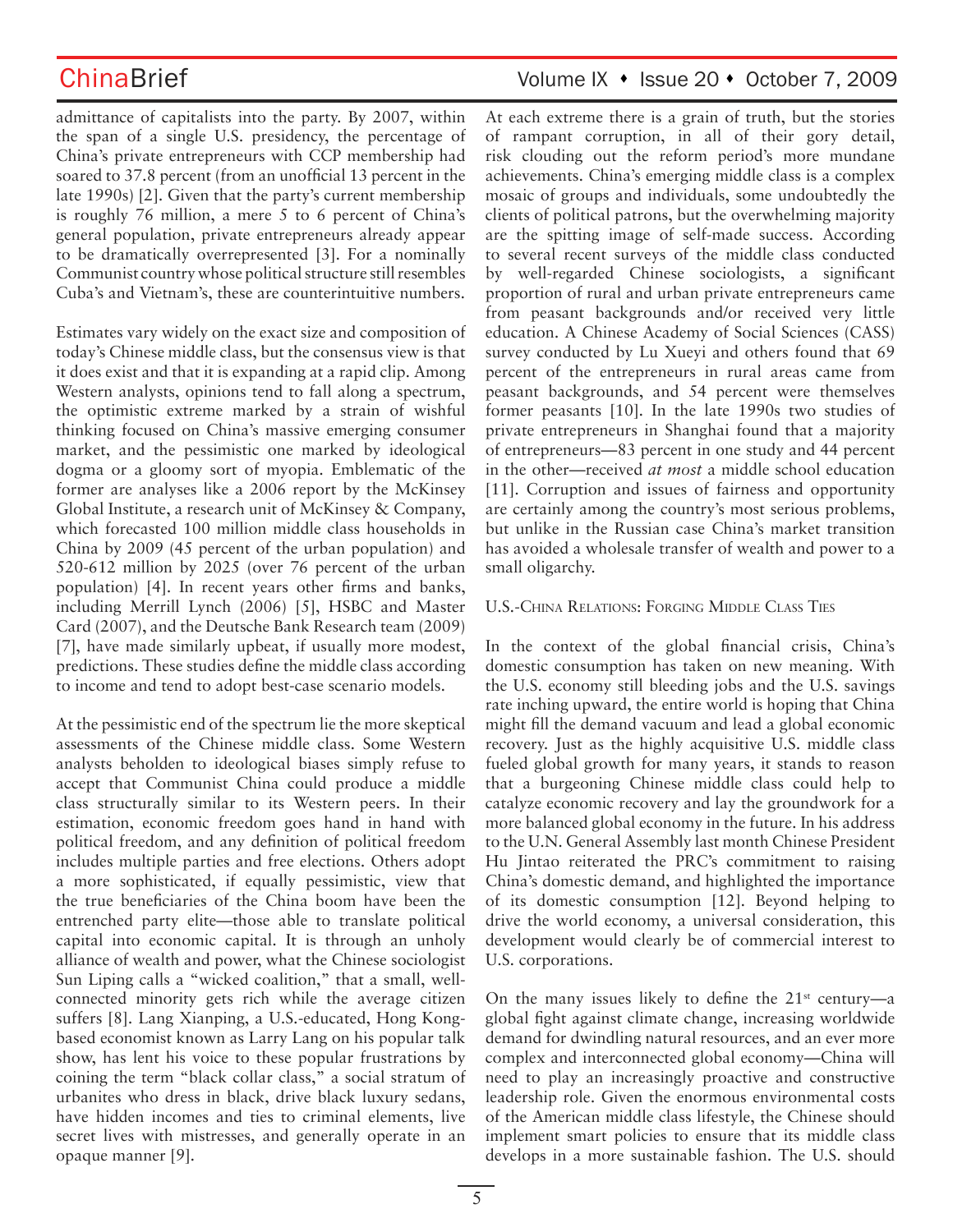keep in mind that China's ability to play this role, to truly become a "responsible stakeholder" in the international order, will depend on its evolving domestic circumstances. Perhaps the most serious threat to social stability in China today—the yawning gap between the rich and poor—might dissipate as a middle glass takes shape in between. As for the prospect of political change, whether or not the party relinquishes its "leading role" in society, an economically comfortable Chinese population is certain to demand greater voice and an acceleration of improvements in governance already under way.

### **CONCLUSION**

Focusing on the middle class may be a way to find more common ground in U.S.-China relations. As mundane as it may be to promote the bourgeois way of life, commodious living is, as Thomas Hobbes observed centuries ago, a common aspiration that transcends our cultural and political differences. Moreover, a deeper understanding of the true motive force of China's rise—an ancient civilization's yearning to provide for its people and flourish once again—may dispel some of the alarmist views of a rising China. In the coming years, as the United States and China are called on to collaborate more frequently, leaders on both sides would do well to keep the shared aspirations of their people in mind.

*Cheng Li and Jordan Lee both work at the Brookings Institution's John L. Thornton China Center in Washington, DC, where Dr. Li is also a Senior Fellow and Director of Research.*

### **NOTES**

1. "Barack Obama news conference -- the full transcript," *Los Angeles Times*, April 29, 2009, http://latimesblogs. latimes.com/washington/2009/04/barack-obama-newsconference-text.html.

2. The CCP had been recruiting private entrepreneurs unofficially since the 1980s. Bruce Dickson and Jie Chen, "Allies of the State: Democratic Support and Regime Support among China's Private Entrepreneurs," *The China Quarterly*, Vol. 196, (December 2008).

3. "Xin zhongguo chengli 60 nian lai zhongguo gongchandang dangyuan zengjia 16 bei zongshu jin 7600 wan ming," [Total Membership in the Chinese Communist Party has increased 16-fold in the 60 Years since its Founding and Approaches 76 million], June 30, 2009, http://cpc.people.com.cn/GB/64093/64387/9569767.html. 4. McKinsey Global Institute, "From 'Made in China' to 'Sold in China': The Rise of the Chinese Urban Consumer," November 2006, http://www.mckinsey.com/ mgi/publications/china\_consumer/index.asp.

5. Merrill Lynch, *China Consumer Brands Participation Certificate*, (Singapore: April 2008).

6. See http://www.singtaonet.com/chinafin/200712/ t20071210\_688541.html.

7. Steffen Dyck, Syetarn Hansakul, and Rachna Saxena, Deutsche Bank Research, *Current Issues Asia*, "Emerging Asia's Middle Class A Force to be Reckoned with," August 21, 2009. http://www.dbresearch.com/PROD/DBR\_ INTERNET\_EN-PROD/PROD0000000000245808.PDF. 8. *Zhongguo xinwen zhoukan* [China Newsweek], January 13, 2006; *Liaowang* [Outlook], December 5, 2005; also see www.chinesenewsnet.com, December 12, 2005.

9. See http://www.chnqiang.com/article/2009/0516/article\_ 83019\_2.shtml.

10. Lu Xueyi and others, "Woguo shiyou qiye de jingying zhuangkuang yu siyou qiyezhu de qunti tezhen" [Operational Conditions of Private Enterprises in China and the Group Characteristics of Private Entrepreneurs], *Zhongguo shehui kexue* [Social Sciences in China], no. 4 (1994): 70.

11. Chen Baorong, "Jiushi niandai Shanghai geti siying jingji fazhan yanjiu" [Study of the Development of the Private Economy in Shanghai during the 1990s], working paper, Shanghai Academy of Social Sciences, 1994; and Zhu Guanglei, *Dangdai zhongguo shehui gejieceng fenxi*  [Analysis of Social Strata in China], (Tianjin: Renmin chubanshe, 1998), p. 376.

12. "Chinese president addresses UN General Assembly, meets Russian, S Korean presidents," *Xinhua News*, September 24, 2009, http://news.xinhuanet.com/ english/2009-09/24/content\_12106467.htm.

### **\*\*\***

# War Talk: Perceptual Gaps in "Chindia" Relations

### By Mohan Malik

Intil 2005, Chinese public perceptions of India were generally benign, even bordering on benign neglect. Yet, a radical change in Chinese public attitudes toward India has noticeably taken place since then and it can be attributed in part to an increasing number of Chinese strategic experts, bloggers, retired diplomats, and even officially sanctioned websites and PLA-linked think tanks ratcheting up an "India threat" scenario. Beginning in early 2006, some strategic journals and pro-Beijing Hong Kong media published commentaries discussing the possibilities of a "partial border war" to "teach India a lesson" again. The Tibetan riots of March 2008—which refocused the world's attention on Tibet as China was preparing for Olympic glory—were a major catalyst [1].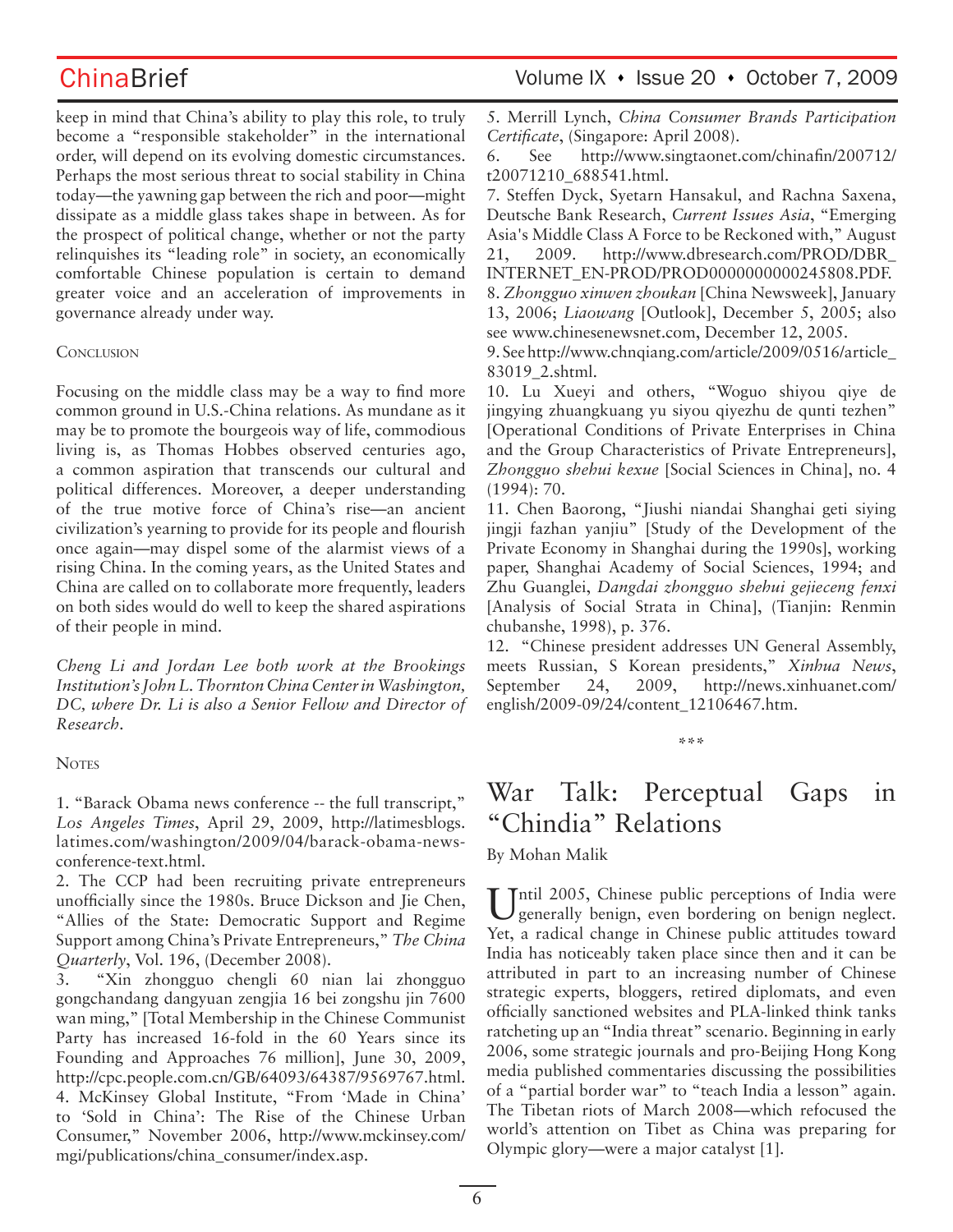As in the past, Beijing laid the responsibility for the Tibetan unrest on exiled Tibetan spiritual leader, the Dalai Lama, and India. The Chinese media and strategic journals raised their anti-India rhetoric, calling New Delhi "arrogant" and warning it not to "misjudge the situation as it did in 1962," and to "stay away from a path of confrontation" [2]. Accusing the Indian government of "walking today along the old road of resisting China," the PLA leadership, through an article posted on the website of the China Institute of International Strategic Studies—a think tank set up by the General Staff Department's 2nd department cautioned that India should "not requite kindness with ingratitude" [3]. Public reminders from the Communist Party's media of China's decisive victory over India in the 1962 war spiked during 2008-09 (*C3S Paper*, No. 288, June 12). Many of the commentaries and web postings seem to be penned by "insiders" as they display intimate knowledge of military operations, logistics, terrain, ORBAT (order of battle: number, location and strengths of army divisions) and a solid understanding of China-India border talks and history. A common thread found in the assessments is an aim to capture the lost lands and crush India for daring to compete with China [4].

### "INDIA THREAT THEORY"

Not surprisingly, the 2008 survey by the Pew Research Center's Pew Global Attitudes Project saw a dramatic increase in the number of Chinese—24 percent—ranking India as an "enemy" (Pew Global Attitudes Project, July 22, 2008). The relentless Chinese print and electronic media campaign against India permitted and therefore sanctioned by the Chinese government censors—unusual in its sarcasm and ridicule of Indian aspirations of becoming a global power—has had a negative impact on large sections of Chinese public opinion and has added to the existing prejudices against India. In June 2009, an online poll conducted by *Global Times,* an offshoot of *People's Daily*, showed that 90 percent of respondents believed India, more than any other country, threatened China's security (*Global Times*, June 11). All top four "Most Commented" opinion pieces on *People's Daily Online* in 2009 were on India—written mostly in jingoistic tone and highly critical of Indian foreign policy and defense posture (*Global Times*, June 11; *People's Daily Online*, June 19;, August 12; September 15). With most Chinese now perceiving India as their main enemy—nearly 50 years after they fought a border war—India has effectively replaced Japan as Beijing's new chimera. An article on the PRC's 60<sup>th</sup> anniversary in *Sunday Times* found that "[n]ot everyone in Beijing speaks in the silky language of the foreign ministry. Curiously, the enemy most often spoken of is India. Interestingly, the censors permit alarmingly frank discussion on the Internet of the merits of another war against India to secure the

# ChinaBrief Volume IX • Issue 20 • October 7, 2009

Tibetan plateau" (*The Sunday Times*, September 27). In June 2009, *People's Daily*'s leading strategic expert warned that a fresh border dispute between China and India could "plunge the two neighbors again into a 'partial military action'" (People's Daily Online, June 19).

Always wary of China, the Indian media (especially TV channels) did not take long to join the battle of sensationalizing alleged Chinese incursions and in hyping "the China threat" (*BBC News*, September 16). One reason Beijing's leaders have long regarded India's democracy with contempt is because of its media, which is also partly blamed for the 1962 War. An article entitled "Unmasking China," by an Indian defense analyst who argued that China would launch an attack on India by 2012 to divert the attention of its people from "unprecedented internal dissent, growing unemployment and financial problems" and to achieve multiple strategic objectives vis-à-vis India drew sharp rebuke from the Chinese [5]. Strategic and political analysts voice concern over what they perceive as an aggressive anti-China campaign by the Indian media over disputed borders, Tibet, unfair trade practices, terrorism and nuclear issues. According to Hu Shisheng, an expert at the China Institutes of Contemporary International Relations, which is affiliated with the Ministry of State Security (the Chinese government's intelligence arm): "Most Indian elite are hostile to China due to the hype of the 'China threat theory' in Indian media, even though senior officials of the two countries have quite a good relationship" (*Global Times*, August 20). From the Chinese perspective, Indian media's negative portrayal of China bolsters the credibility of hawkish arguments, which state that China and its allies harbor hostile intent towards India. Media in India is also accused of calibrating to "curry favor with the Western anti-China forces by presenting their readers with biased information and fabricated stories about China" (People's Daily Online, June 19). This further deepens the perceptual gap, and fuels the national discontent against China among ordinary Indians.

### WILL HISTORY REPEAT ITSELF?

Is the war talk merely the media's creation? Longtime China-watchers do not think so. D. S. Rajan opines: "China is speaking in two voices. Beijing's diplomatic interlocutors have always shown understanding during their dealings with their Indian counterparts, but its selected media is pouring venom on India" (Sify.com, August 10). The Chinese government tolerates and perhaps encourages this nationalistic outpouring to pressure New Delhi to comply with its demands and desist from balancing China by tilting toward Washington and Tokyo.

With the war in "Chindia" media raging on, some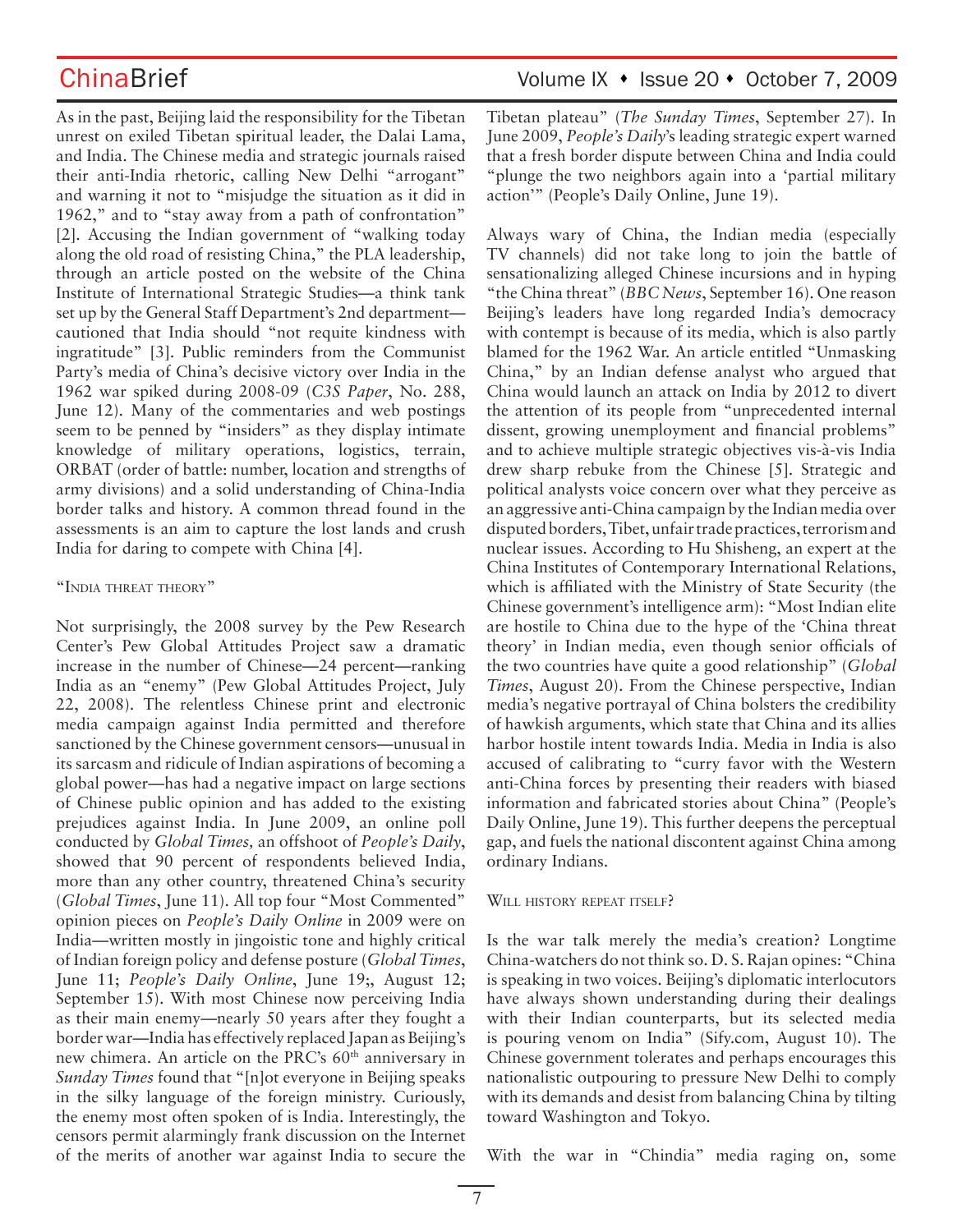commentators have drawn parallels to the situation in 2008-09 and in the pre-1962 period. China-India frictions are growing and the potential for conflict remains high. In a replay of events of 1958 when the PLA launched an "all out war" against the Tibetan rebels following the Lhasa uprising that culminated in the 1962 War, Beijing is now engaged, by its own admission, in a "life and death struggle" over Tibet and launched a vilification campaign against the Dalai Lama. India is again under greater Chinese pressure to proscribe his supporters' activities. The security clampdown in Tibet since the March 2008 Tibetan uprising parallels the Chinese crackdown in Tibet from 1959-1962. The Chinese media claims that the Dalai Lama and his supporters in India send saboteurs and terrorists into Tibet. Many Chinese see the latest unrest in Tibet as instigated by the Indian government at the behest of the Americans, which uses the Tibetan government-inexile to destabilize the Chinese hold on Tibet and open the door to Indian expansion (CIIS, March 26, 2008).

In addition, "the present pattern of cross-frontier incursions and other border incidents, as well as new force deployments and mutual recriminations, is redolent of the situation that prevailed before the 1962 war" (*Far Eastern Economic Review*, September 2009). India's plans to bolster its defenses to counter aggressive patrolling and incursions across the LAC by PLA's border guards are being labeled a "new forward policy" in the Chinese media. The Chinese Ministry of National Defense spokesperson, however, denies carrying out "provocative actions" along the India-China border, saying that Chinese border patrols strictly abide by the relevant agreements on the Line of Actual Control (LAC) (*C3S Paper*, No. 354, September 10). As they did from 1958-1959, the military forces of both sides are once again pushing into remote and previously (for the most part) unoccupied mountainous frontier regions. Even the rhetoric sounds familiar. One commentary claimed that while accusing the Chinese troops of carrying out incursions into the borders, India was actually trying to change the Sino-Indian border status quo. It said that the ghost of 1962 has not been exorcised from the memories of a small, but influential, category of retired Indian generals and diplomats, who still harbor ambitions of "giving it back to the Chinese." Refuting the Indian defense analyst's warning of a Chinese attack by 2012, a noted journalist for a Chinese newspaper, Chen Xiaochen, went on to caution India against "deploy[ing] more troops in the border area, similar to its Forward Policy 50 years ago," and wondered whether "India's 'New Forward Policy,' as the old one did 50 years ago, [would] trigger a '2012 war'?" [6].

According to one China-watcher, the 1962 War, ostensibly fallout from a contentious boundary dispute, was in reality the interim finale of an intense rivalry, with the purpose

## ChinaBrief Volume IX • Issue 20 • October 7, 2009

of cutting India down to size. This is corroborated in an authoritative biography of Nehru with a quote from a Chinese official who explained that the prime objective of the 1962 war was to demolish India's "arrogance" and "illusions of grandeur" and that China "had taught India a lesson and, if necessary, they would teach her a lesson again and again." Apparently, according to Gumaste, "the emphasis on 'again and again' indicates that China may not be averse to using a military option in the future" [7]. More importantly, just as Nehru insisted on treating the McMahon Line as an "established fact" in the prewar period, the Singh government is now insisting that "Arunachal Pradesh as an integral part of India" is a truth ("Arunachal can't be parted with at any cost" (*Times of India*, September 30).

Militarily, the PLA generals believe that India's military remains inferior to the Chinese in combat, equipment, logistics and war-fighting capability. Should an actionreaction cycle escalate, the PLA is better-placed to control the levers of escalation. One Hong Kong commentary concluded that "in the short term, India does not have the ability … to launch a war against China … This implies that in a conflict with China, India will be the one to suffer the most" (*Zhongguo Tongxun She*, August 4).

Last but not least, India is perceived as the weakest link in what Beijing sees as an evolving anti-China coalition of democratic and maritime powers (the U.S.-Japan-Australia-India), which is inimical to China's growth. Beijing's general assessment of the United States as being overextended militarily with wars in Iraq and Afghanistan, and weakened economically following the financial crisis, has imbued Chinese policymakers with the confidence to be more assertive on the international stage in ways that are inconsistent with Indian interests. With the coming to power of "China-friendly" leaders in Tokyo, Canberra and Taipei, the current regional and international environment would seem conducive to coercive diplomacy vis-à-vis India as none of the major players would come to India's support in the event of a confrontation in the near future. Apparently, some Chinese strategic thinkers feel that a limited war with India would send a resounding message to those who are again courting and counting on India as a balancer or counterweight to China in the 21st century [8]. Historically, rising powers have chosen to attack the most vulnerable or weaker power ("easy prey") in order to effect a shattering blow to the rival coalition. After all, a coalition is only as strong as its weakest link. As an old Chinese saying goes, "Kill the chicken to scare the monkey" (*shaji jinghou*)—kill the weaker enemy to scare the stronger enemy.

Having said that, there are several striking dissimilarities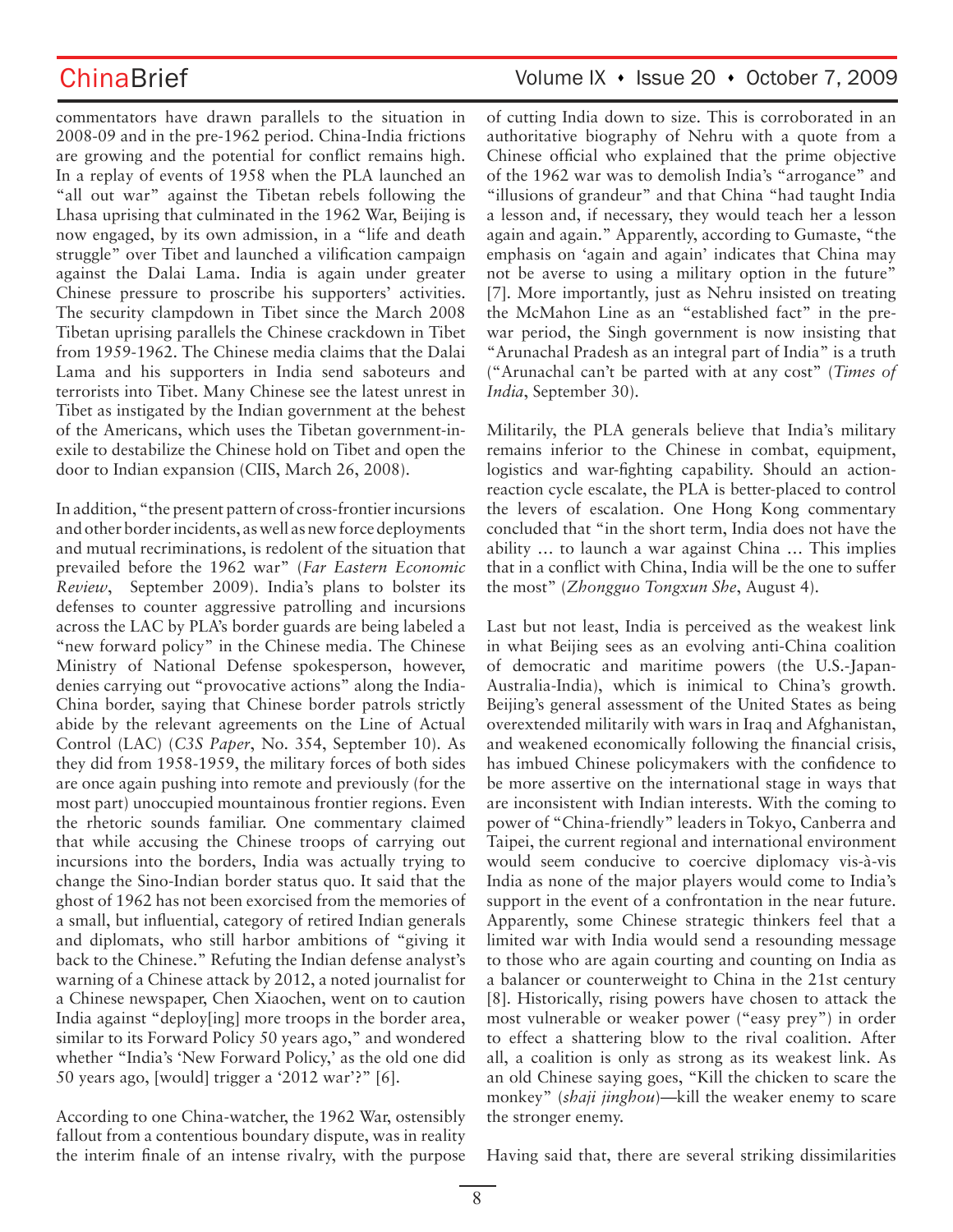as well, the most important being that today's China and India are nuclear-armed nations with enormous stakes in maintaining peace and responsibilities in building a post-American world order. For Beijing, a hard-line approach to India could backfire and drive India and its other Asian neighbors into stronger opposition to China and into deeper alignment with Washington and Tokyo, culminating in the emergence of an Asian NATO. Moreover, India is no pushover militarily. Unlike the PLA that has not seen combat since the Vietnam War of 1979, India has a battlehardened and experienced military. If Beijing is determined to gain the lost territory in Arunachal Pradesh, India is equally determined not to see a replay of the 1962 War by losing large chunks of territory. In the near future, the India-China border will continue to be characterized by incursions, tensions and skirmishes, interspersed with endless border talks. As China's power grows**,** China might be tempted at some point in the future to give a crushing blow to India's great power aspirations by occupying Tawang and giving India's military a bloody nose, as they have done in 1962, so that it need not worry about the "India challenge" for another half of a century. Instead of challenging China, Indian leaders will then be much more deferential in dealing with China. The demonstrative effect of a short and swift victory over India would buttress the need for other countries in Asia, especially U.S. friends and allies, to accommodate China's growing power by aligning with, rather than against China.

*Mohan Malik, Ph.D., is a Professor at the Asia-Pacific Center for Security Studies in Honolulu. He is the author of* China and India as Global Powers: Back to the Future? (forthcoming)*,* Dragon on Terrorism, The Gulf War: Australia's Role and Asian-Pacific Responses*, co-editor of* Religious Radicalism and Security in South Asia*, and editor of* Australia's Security in the 21st Century, The Future Battlefield, and Asian Defence Policies*.*

[The views are the author's own and do not reflect the policy or position of the Asia-Pacific Center for Security Studies.]

**NOTES** 

1. It was the most significant eruption of the Tibet issue since 1959. Earlier uprisings (e.g. 1988) were not on the same scale and did not have the same international impact.

2. Zhanlue, "Zhenggao Indu zhengfu: Buyao yiyuan baode," ["A Warning to the Indian Government: Don't Return Evil For Good"], CIIS, March 26, 2008, http://str. chinaiiss.org/content/2008-3-26/26211952.shtml.

3. Lai Yuan, "Injun zai zhongyin bianji…," March 16, 2008, http://www.warchina.com/n53470c41.aspx.; D. S. Rajan, "China: Military Media Attacks on India-A Tibet issue fall out?" March 28, 2008, *Saag.org*, Paper no. 2650, http:// str.chinaiiss.org/content/2008-3-26/26211952.shtml.

4. On 7 ways to destroy India, see "India wants to compete with China, we have many ways to destroy it" ["Indu xiang he zhongguo dou, women zhengkua ta you duozhong banfa"],

h t t p : / / w w w . a r m s k y . c o m / B b s J u n s h i / bbsgaojing/200811/11653.html.

5. Bharat Verma, "Unmasking China," *Indian Defence Review*, Vol. 24, No. 3, July-September 2009, http://www. indiandefencereview.com/2009/08/unmasking-china.html. 6. Chen Xiaochen, "Illusion of 'China's Attack on India Before 2012," July 17, 2009, http://www.chinastakes. com/2009/7/illusion-of-chinas-attack-on-india-before-2012.html. The Indian media claims that unlike in the 1950s, it is now China that is engaged in a "new forward policy" in order to "provoke India into retaliatory action" which could then be justified to take military action.

7. S. Gopal, *Jawaharlal Nehru: A Biography* (Oxford University Press, 1979) cited in Vivek Gumaste, "India and China: It was a stab from the front," *Rediff.com*, August 25, 2009, http://news.rediff.com/slide-show/2009/aug/25/ slide-show-1-a-stab-from-the-front.htm.

8. "Zhongguo yi ge xiao dong zuo jiu chai san le suowei 'da Indu lianbang'" ["China can dismember the so-called 'Great Indian Federation' with one small stroke"], www. iiss.cn, August 8, 2009.

\*\*\*

# Strategic Implications of Chinese Aid and Investment in Latin America

By R. Evan Ellis

Since 2008, the People's Republic of China (PRC) Thas moved forward with a series of large aid and investment deals, indicating that the PRC is raising its stake in Latin America to a new level [1]. The impact of China's expanding commitment in Latin America extends far beyond the PRC's immediate goals of securing access to Latin American markets and reliable sources of primary products at favorable prices. The implications of this trend can be understood in terms of four overlapping effects: (1) the interaction is transforming the physical, economic, educational and social structure of the region; (2) it is enabling the survival and spread of regimes oriented against the United States, Western-style democracy and economic models; (3) it is enabling the emergence of Brazil as a regional powerbroker; and (4) it is undermining the United States as a source of political and economic influence in the region, as well as U.S. options for regional engagement. While China is transforming Latin America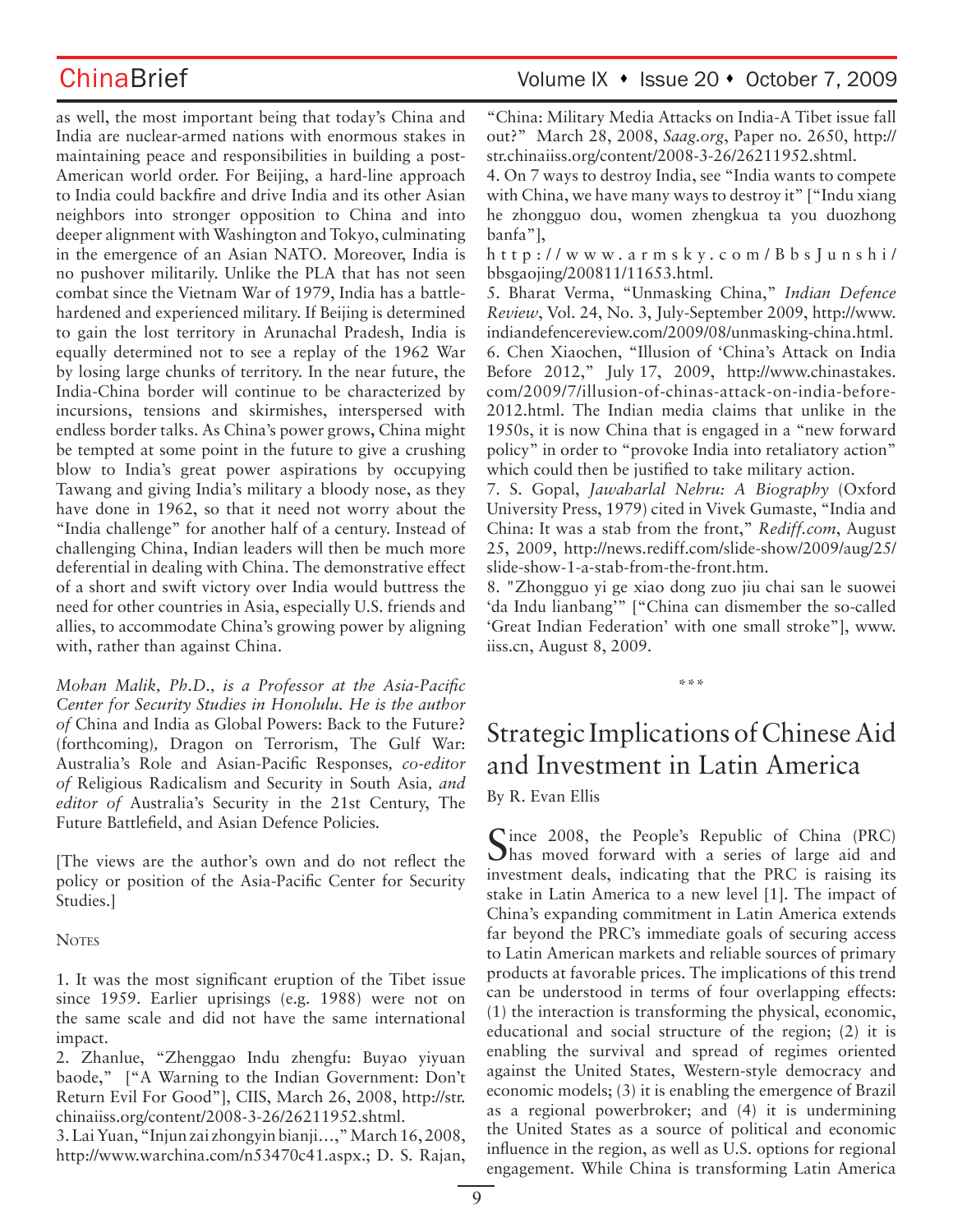through such effects, however, this does not imply that they are deliberate, primary objectives of Chinese foreign policy toward the region.

The mechanism by which Latin America's expanding relationship with the PRC is transforming the region has as much to do with expectations by Latin American investors of future business with China. Inspired by expectations of selling to, or importing from China, Latin Americans are investing to improve their infrastructure, including the expansion and modernization of Pacific ports such as Ensenada, Buenaventura, Manta, Callao and Iquique, among others. The desire to facilitate commerce with China has also breathed new life into contemplated but long unfunded infrastructure projects, connecting the continent to its Pacific coast, including the Manta-Manaus corridor, inter-oceanic corridors to Paita and Ilo in Peru, and the bioceanic corridor connecting São Paolo in southern Brazil with the Chilean port of Iquique.

Beyond physical infrastructure, the belief held by students in the region that China is the wave of the future has driven the establishment of China-oriented programs throughout Latin American universities, as well as a wealth of offerings for learning Mandarin, from private institutes to university language programs, including the establishment of 18 officially sanctioned Confucius Institutes in the region.

Chinese engagement is also shaping the politics of the region. One such impact is the contribution of Chinese aid and investment in the survival of the "caudillo socialist block" (Venezuela, Ecuador and Bolivia). The PRC has been extremely cautious to avoid associating itself with the anti-U.S. proclamations of leaders such as Hugo Chavez in Venezuela. Nonetheless, the PRC benefits from the policies of these regimes insofar as their disruption of relationships with Western companies, and the personalistic character of their regimes creates opportunities for Chinese companies to gain access to their resources and deepen penetration of their markets.

The principal example of how China has enabled "caudillo socialism" in the region is its relationship with the Hugo Chavez regime in Venezuela. As Chavez has consolidated control of the petroleum industry and other sectors of the Venezuelan economy, China has played an increasingly important role in buying Venezuelan oil, working the oilfields and loaning money to the Chavez regime. Over the past two years, China Development Bank has loaned \$8 billion to Venezuela, to be repaid in future oil deliveries, and is currently negotiating an additional loan of up to \$4 billion. Although initially intended for Venezuelan infrastructure projects, these funds arguably helped the Chavez regime to meet its internal and external

## ChinaBrief Volume IX • Issue 20 • October 7, 2009

commitments when oil prices fell from \$140 per barrel to less than \$40. China National Petroleum Company (CNPC) has expanded its Venezuelan oil operations while Western companies have pulled out, and in September 2009 announced its intention to invest an additional \$16 billion (*El Universal* [Venezuela]*,* September 17).

In Ecuador, like Venezuela, China has helped to maintain the solvency of that country's anti-U.S. regime, issuing a \$1 billion loan, which helped the government of Rafael Correa to manage a liquidity crisis associated with the repayment of foreign debt obligations (*El Universo* [Ecuador]*,* July 23), as well as a \$2 billion 1.5 Gigawatt hydroelectric plant, 90 percent self-financed by the Chinese company that performs the work (*El Universo*, September 12). The Chinese consortium Andes Petroleum is a key investor in Ecuador's oil sector, and has become increasingly important as other companies have pulled out in response to the Correa regime's move to force them to re-negotiate the terms of their concessions. Even in Bolivia, where the Chinese have proceeded cautiously, the state petroleum company YPFB is pursuing a strategic partnership with CNPC for the investment and technical expertise that it requires to maintain Bolivian gas production (*La Razon*  [Bolivia]*,* November 5, 2008).

In addition to contributions as a resource provider and customer, China is also playing an expanding role as an alternative provider of technology and military goods. China has helped Venezuela to create a factory to assemble drilling rigs to develop its oil, as well as other joint ventures for producing cars and cell phones. The PRC has also launched a telecommunication satellite for Venezuela in 2008, and has become an important telecom infrastructure provider. In addition, the PRC sells the country increasingly sophisticated military end items, including air surveillance radars and military aircraft [2].

Ecuador and Bolivia have followed Venezuela's lead with respect to military purchases from the PRC. Ecuador, which had previously leased two MA-60 transport aircraft from the Chinese in 2007, is negotiating to purchase four more (*El Universo*, August 23), as well as taking delivery of two Chinese radars for evaluation, and purchasing four more, to be delivered by the first quarter of 2011 (*El Universo,* August 23). Bolivia, which previously received trucks, small boats and night vision goggles from the PRC, is now working with them to launch a satellite (*Los Tiempos* [Bolivia], July 22) and purchasing six K-8 aircraft for counter-narcotics missions after being denied access to U.S. and European planes (*El Universo,* October 2*)*.

In addition to providing resources, technical support and military goods that have contributed to the survival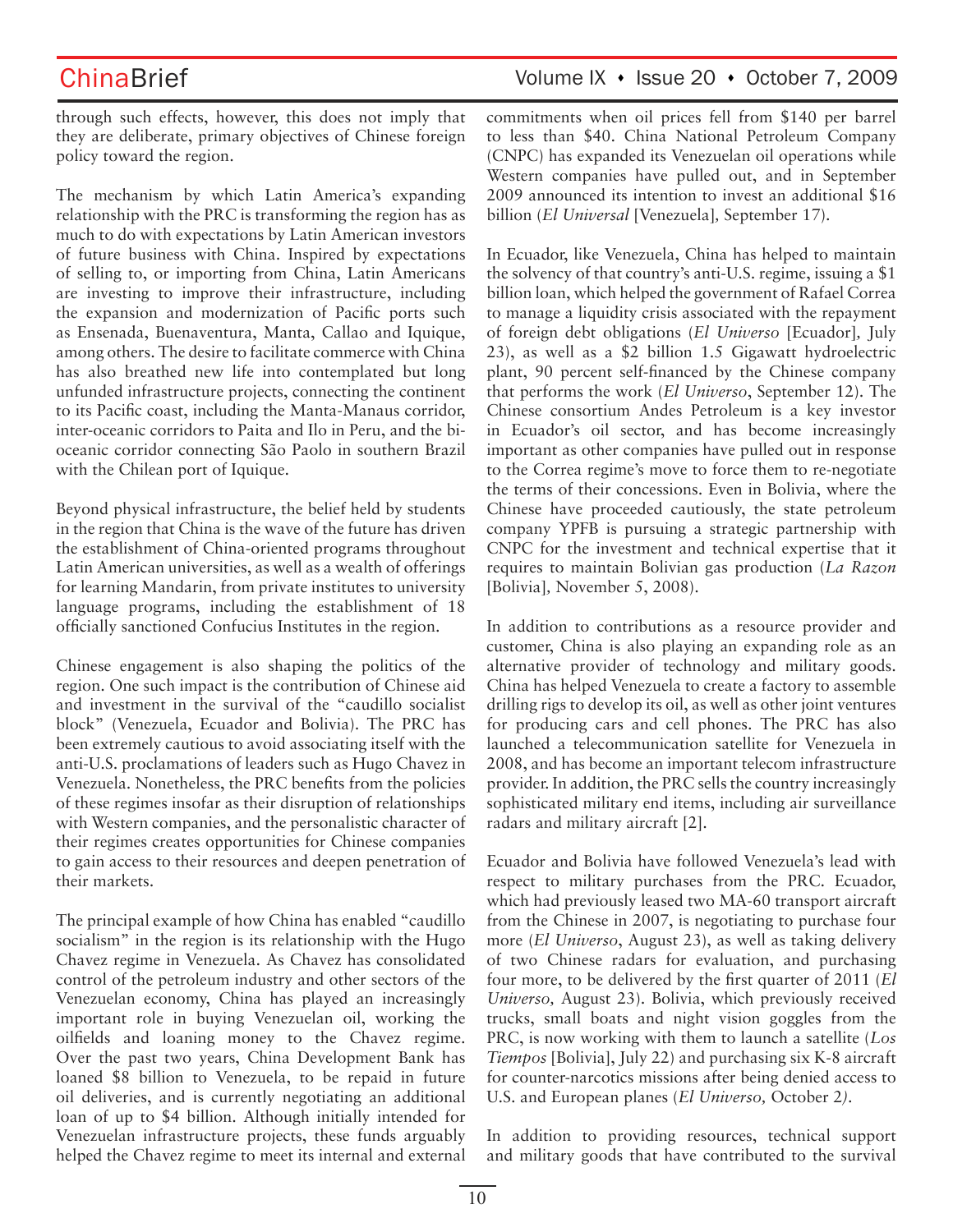of the "caudillo socialist block," the PRC has also been contributing to Brazil's ascendancy as a regional power broker. Brazilian economic performance has been driven, in part, by its export-oriented iron and soy industries, for which China is a key customer. Indeed, the global recession emphasized and magnified the importance of China to Brazil. While Brazilian exports to the United States fell 37.8 percent in the first quarter of 2009, exports to the PRC increased by 62.7 percent (*La Jornada* [Nicaragua]*,* May 4) thanks in part to a Chinese stimulus package that included \$740 billion in infrastructure projects (*Brazzil Magazine* [Brazil]*,* January 15), thus maintaining high levels of Chinese demand for factor inputs such as iron, purchased from Brazilian suppliers such as CVRD. Consequently, in the first half of 2009, China became Brazil's number one export destination (Xinhua News Agency [China], April 3). China has also emerged as a key financier as Brazil reaches out for the \$174 billion that it requires to develop newly discovered deepwater oil reserves in the Campos and Santos basins. In discussing a \$10 billion loan from China Development Bank to Brazil (*La Nacion* [Argentina], May 28), the president of Petrobras, Sergio Gabrielli, noted, "There isn't [*sic*] someone in the U.S. government that we can sit down with and have the kinds of discussions we're having with the Chinese" (*The Wall Street Journal,* May 18).

The PRC is also an increasingly important partner in technology transfer for Brazil. The two nations are pursuing a range of important joint ventures, including joint production of mid-sized business jets, the China-Brazil Earth Research Satellite (CBERS) program and other space cooperation programs (Xinhua News Agency, May 19).

Brazil's expanding trade with China is also giving Brasilia reasons to become more interested in the affairs of its neighbors. In cities such as Manaus in the interior of Brazil, the economics of importing factory inputs from the PRC is greatly facilitated by routes linking the Brazilian Amazon to Pacific ports. Projects currently underway include highway corridors from the Amazon River over the Andes Mountains to the Peruvian ports of Paita and Ilo, as well as a possible multimodal corridor linking the Brazilian city of Manus, with its free trade zone, to the Ecuadorian port of Manta. In a similar fashion, Brazil's growing commerce with China also heightens its stake in the trade policy and political stability of its pacific neighbors, as well as major infrastructure projects affecting the economics of that trade such as the expansion of the Panama Canal.

In addition to sustaining the caudillo socialist block and contributing to the rise of Brazil, in a broader sense, Chinese investment and aid in Latin America is undermining the primacy of the United States' role as an economic and social

# ChinaBrief Volume IX • Issue 20 • October 7, 2009

actor in the region. This can be seen in the re-orientation of Latin America's trade structure away from the United States, Latin American efforts to either please or avoid offending China, and in the declining power of the United States as a "reference model" for economic development and democracy.

With respect to trade structure, PRC financial deals to facilitate commerce, such as the \$10.2 billion debt swap with Argentina in March 2009 (*La Nacion*, March 31), represent an expanding challenge to the primacy of the dollar as an international reserve currency (*Nacion* [Costa Rica], March 31). Brazilian President Lula explicitly argued for working with China to move away from the dollar during his trip to China in May 2009 (Xinhua News Agency, May 22).

Even before such challenges to the primacy of the dollar, however, the lure of China as a market was arguably one factor that helped to permanently derail the proposed "Free Trade Area of the Americas." Chinese bilateral free trade agreements (FTAs) with Chile and Peru, and FTA negotiations with Costa Rica can have the effect of moving the region away from a structure of trade relationships and incentives focusing the region on the United States, to a world in which Latin American states are more independent global actors. At the individual country level, such influence can be seen in Chile, the foreign economic policy of which focuses on positioning the country as a gateway between Asia and Latin America. A similar enthusiasm can be seen in Peru, which hosted the 2008 Asia-Pacific Economic Cooperation (APEC) summit, and in which the PRC has made important investment commitments in the oil and gas sector, purchases of fishing fleets and fishmeal processing facilities, and mines in Toromocho, Rio Blanco and Maracona. It is also evidenced in the desire of countries such as Colombia and Costa Rica to tie themselves more closely to the Pacific economic community by joining APEC.

In the realm of what has been called "soft power," the United States is also losing influence in the region where U.S. initiatives conflict with Latin America's desires to maintain a positive relationship with the PRC for economic reasons. The decision by the Ecuadorian regime of Rafael Correa not to renew the agreement giving the U.S. access to Manta was a necessary step in inviting the Chinese to develop the airport into a hub for trans-pacific flights, even though the two were probably never explicitly connected by the Chinese. In the future, as Latin American regimes contemplate whether to allow potentially intrusive cooperation with U.S. law enforcement in areas such as counternarcotics, telecommunications, or banking, the impact of such cooperation on attracting investment from